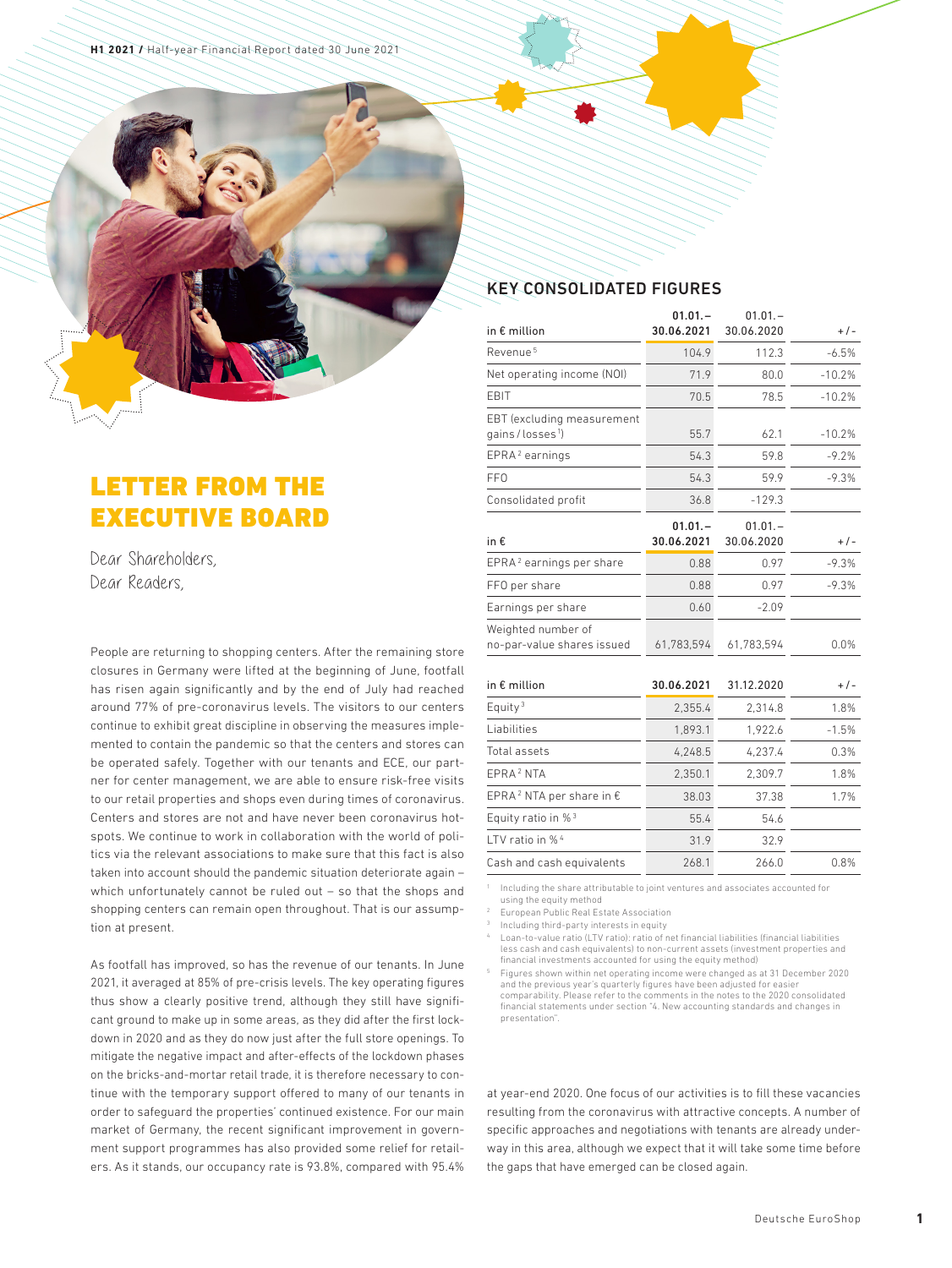The negative impact of the pandemic is reflected in our key financials for the first half of 2021. Revenue and EBIT were significantly lower than in the first half of 2020, at €104.9 million (-6.5%) and €70.5 million (-10.2%) respectively, which had already been affected – albeit to a lesser extent – by the business closures during the first lockdown. Earnings before taxes and measurement gains / losses (EBT before measurement) also fell by 10.2% to €55.7 million. EPRA earnings and FFO adjusted for measurement and special effects were both €54.3 million lower, down 9.2% and 9.3% on the previous year. The collection ratio has continued to improve as the reopenings have progressed, already reaching 94% for the month of July. Including the effects of repaying our credit line at the beginning of the year, Group liquidity improved further, bolstered by lower capital expenditure due to the closure periods.

We were able to successfully conclude all pending refinancing of our loans for the current financial year at attractive conditions. A total of four loans with a combined volume of €191 million have been extended or replaced with our banking partners. In this ongoing exceptional situation, we are coordinating with our financial partners on an ongoing basis and in a spirit of trust.

The end of the lockdown represents a major milestone on the road to the normalisation of economic life, although the bricks-and-mortar retail trade continues to face particular challenges, resulting in increased uncertainties in terms of business performance. Based on the current situation, we expect funds from operations (FFO) of  $£1.70$ to €1.90 per share for the 2021 financial year (2020: €2.00).

This assumes that the pandemic situation will be brought under lasting control without renewed store closures or significant restrictions on center operations, a continued uptick in private consumer spending over the course of the year and an associated further recovery in tenant revenues and the collection ratio. These forecasts are also based on the assumption that the government coronavirus support programmes promised in Germany will be granted to a significant proportion of our affected tenants and paid out promptly.

Since the pandemic broke out in March 2020 and until the bricks-andmortar retail trade was reopened just recently, we have continued to take quick and decisive action to implement the necessary measures to safeguard the sustainable development of Deutsche EuroShop. We thank you for your trust in this exceptional situation.

Hamburg, August 2021

Wilhelm Wellner **Canadia** Olaf Borkers

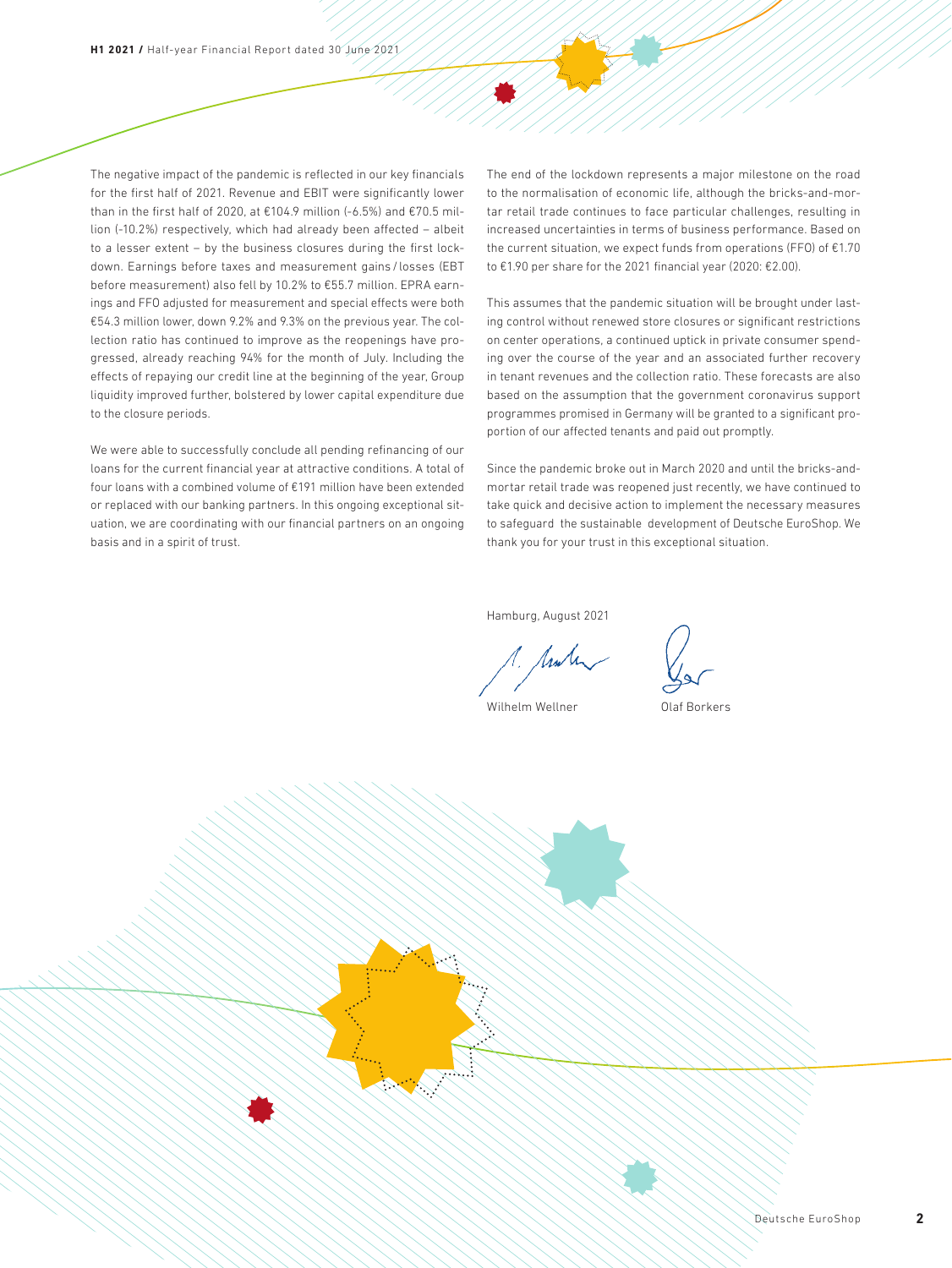## BASIC INFORMATION ABOUT THE GROUP

#### Group business model

Deutsche EuroShop is an Aktiengesellschaft (public company) under German law. The Company's registered office is in Hamburg. Deutsche EuroShop is the only public company in Germany to invest solely in shopping centers in prime locations. A total of 21 shopping centers in Germany, Austria, Poland, Hungary and the Czech Republic are held in the real estate portfolio. The Group generates its reported revenue from rental income on the space it lets in the shopping centers.

The shopping centers are held by independent companies, with Deutsche EuroShop holding stakes of 100% in twelve of them and between 50% and 75% in the other nine. The operational management of the shopping centers is contracted out to external service providers under agency contracts.

The Group managing company is Deutsche EuroShop AG. It is responsible for corporate strategy, portfolio and risk management, financing and communication. The Deutsche EuroShop Group has a central structure and lean personnel organisation.

The share capital amounted to €61,783,594 on 30 June 2021 and was composed of 61,783,594 no-par-value registered shares. The notional value of each share in the share capital is €1.00.

#### Objectives and strategy

The management focuses on investments in high-quality shopping centers in city centers and established locations offering the potential for stable, long-term value growth. A key investment target is the generation of high surplus liquidity from leases in shopping centers, of which a significant part can be paid out to shareholders in the form of an annual dividend. To this end, the Company invests its capital in shopping centers in different European regions in accordance with the principle of risk diversification. Germany is the main focus of investment. Indexed and revenue-linked commercial rents ensure that high earnings targets are achieved.

The Company may invest up to 10% of equity in joint ventures in shopping center projects in the early stages of development.

New investments should be financed from a balanced mix of sources, and external financing may not account for more than 55% of financing across the Group over the long term. As a general rule, long-term interest rates are fixed when loans are taken out or renewed, with the goal of keeping the term (average fixed interest period) at over five years.

#### Management system

The Executive Board of Deutsche EuroShop AG manages the Company in accordance with the provisions of German company law and with its rules of procedure. The Executive Board's duties, responsibilities and business procedures are laid down in its rules of procedure and in its schedule of responsibilities.

The management indicators (performance indicators) are based on the targets of having shopping centers with sustainable and stable value growth and generating a high liquidity surplus from their longterm leases. These indicators are revenue, EBIT (earnings before interest and taxes), EBT (earnings before taxes) excluding measurement gains / losses and FFO (funds from operations).

Due to the higher rent defaults and arrears as a result of the coronavirus, these management metrics currently have only limited information value in some cases, so the collection ratio will be used for management purposes as a supplement until further notice. The collection ratio measures the ratio of incoming payments to rent and ancillary cost receivables from tenants.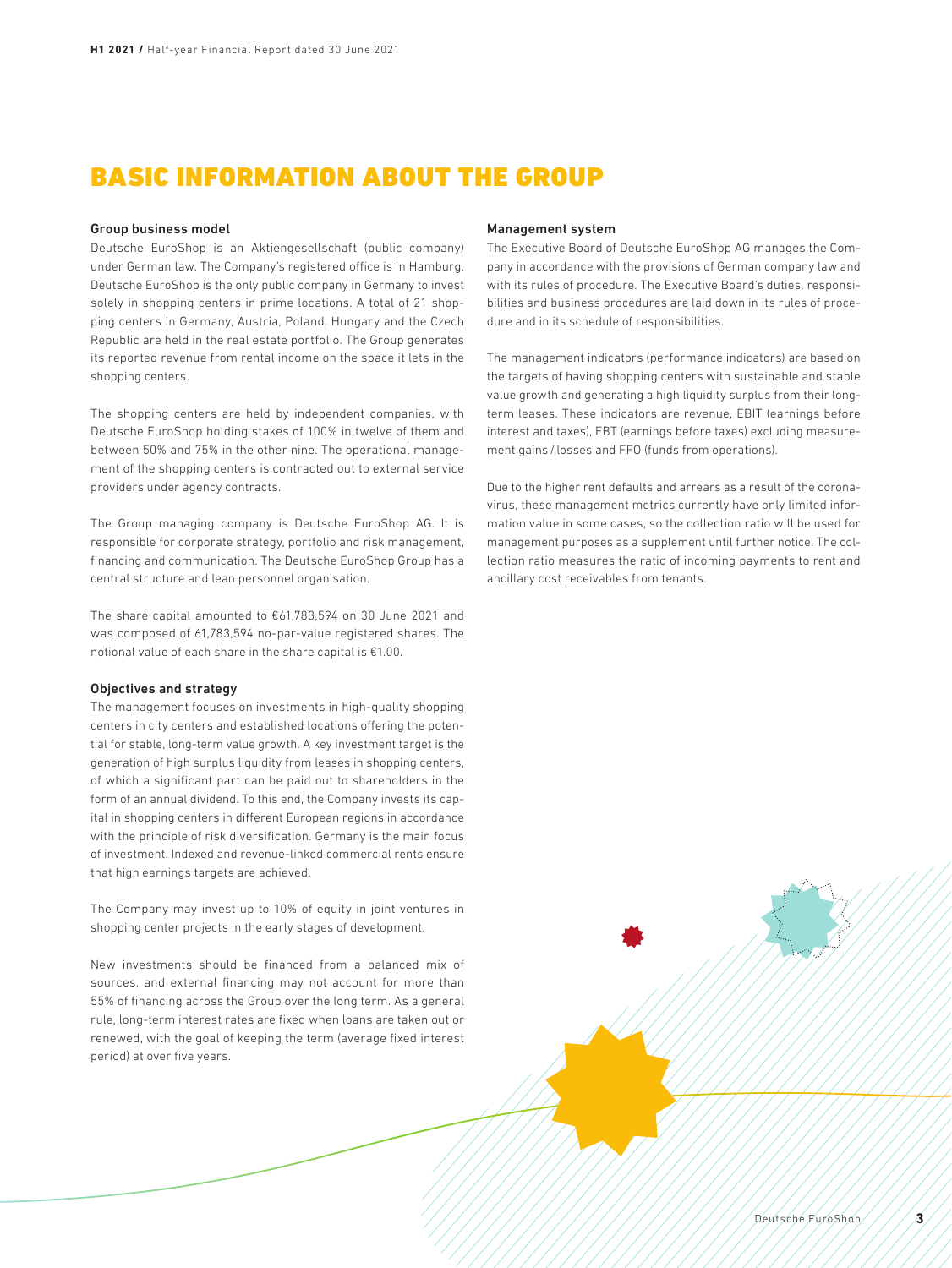## ECONOMIC REVIEW

#### Macroeconomic and sector-specific conditions

The coronavirus pandemic led to a renewed decline in economic output in the first half of 2021. Private consumption was especially affected by this, primarily due to the lockdown measures, which lasted all the way into June with brief interruptions and regional differences. In Germany, Deutsche EuroShop's main market, gross domestic product (GDP) rose by 1.5% in real terms in the second quarter, following a 2.1% decline in the opening quarter of 2021. The unemployment rate at the end of June 2021 stood at 5.7% (end-June 2020: 6.2%). Despite prolonged lockdown phases, consumer sentiment in Germany has recovered since the beginning of the year. There has been a positive trend in both economic and income expectations and in the propensity to spend money

Bricks-and-mortar non-food retailing benefited from the first reopenings, but some businesses are still lagging well behind precrisis levels. According to the Federal Statistical Office, German retail sales (including online spending) rose by 1.6% year on year in real terms in the first six months of 2021. Online and mail-order were again the main growth drivers (+26.1%), whereas bricks and mortar retailers were affected by the restrictions and reported a decline in revenue (-2.5%). After the lockdown measures were lifted, significant increases (+8.7% in real terms) were observed on a monthly basis in June in the non-food retail sector. The textiles, apparel, footwear and leather goods industries, which were hit particularly hard by the store closures caused by the federal emergency brake, posted a 70.5% increase in revenue compared with May 2021, the first time it had climbed back above the pre-crisis level of February 2020 (+ 4.8%). In the retail trade involving goods of various types (including department stores), revenue was up 34.3% compared with the previous month and 7.6% higher than before the coronavirus.

## RESULTS OF OPERATIONS

|                                                                        |                      |           | $01.01 - 30.06.2020$ |            | Change    |         |
|------------------------------------------------------------------------|----------------------|-----------|----------------------|------------|-----------|---------|
| in € thousand                                                          | $01.01 - 30.06.2021$ |           | $(adjusted)^1$       |            | $+$ / -   | in $%$  |
| Revenue                                                                |                      | 104,928   |                      | 112,274    | $-7,346$  | $-6.5$  |
| Operating and administrative<br>costs for property                     |                      | $-14,962$ |                      | $-13,226$  | $-1.736$  | $-13.1$ |
| Write-downs and derecognition of receivables                           |                      | $-18.103$ |                      | $-19.002$  | 899       | 4.7     |
| NOI                                                                    |                      | 71,863    |                      | 80,046     | $-8,183$  | $-10.2$ |
| Other operating income                                                 |                      | 2.309     |                      | 2.089      | 220       | 10.5    |
| Other operating expenses                                               |                      | $-3.650$  |                      | $-3.636$   | $-14$     | $-0.4$  |
| <b>EBIT</b>                                                            |                      | 70,522    |                      | 78,499     | $-7,977$  | $-10.2$ |
| At-equity profit/loss                                                  | 13,278               |           | $-37,300$            |            |           |         |
| Measurement gains / losses (at equity)                                 | $-1.777$             |           | 49.171               |            |           |         |
| Deferred taxes (at equity)                                             | 11                   |           | $-146$               |            |           |         |
| At-equity (operating) profit / loss                                    |                      | 11,512    |                      | 11,725     | $-213$    | $-1.8$  |
| Interest expense                                                       |                      | $-20,483$ |                      | $-21.979$  | 1.496     | 6.8     |
| Profit / loss attributable to limited partners                         |                      | $-5,807$  |                      | $-6,198$   | 391       | 6.3     |
| Other financial gains or losses                                        |                      |           |                      | 6          | $-2$      | $-33.3$ |
| <b>Financial gains or losses</b><br>(excl. measurement gains / losses) |                      | $-14.774$ |                      | $-16.446$  | 1.672     | 10.2    |
| <b>EBT</b> (excl. measurement gains / losses)                          |                      | 55,748    |                      | 62,053     | $-6,305$  | $-10.2$ |
| Measurement gains / losses                                             | $-13,090$            |           | $-168,702$           |            |           |         |
| Measurement gains / losses (at equity)                                 | 1,777                |           | $-49,171$            |            |           |         |
| Measurement gains / losses<br>(including at-equity profit / loss)      |                      | $-11,313$ |                      | $-217,873$ | 206,560   | 94.8    |
| Taxes on income and earnings                                           |                      | $-1,479$  |                      | $-2,195$   | 716       | 32.6    |
| Deferred taxes                                                         | $-6.138$             |           | 28.564               |            |           |         |
| Deferred taxes (at equity)                                             | $-11$                |           | 146                  |            |           |         |
| Deferred taxes (including at equity)                                   |                      | $-6.149$  |                      | 28,710     | $-34,859$ |         |
| <b>CONSOLIDATED PROFIT</b>                                             |                      | 36,807    |                      | $-129,305$ | 166,112   |         |

<sup>1</sup> Figures shown within net operating income were changed as at 31 December 2020 and the previous year's quarterly figures have been adjusted for easier comparability. Please refer to the comments in the notes to the 2020 consolidated financial statements under section "4. New accounting standards and changes in presentation".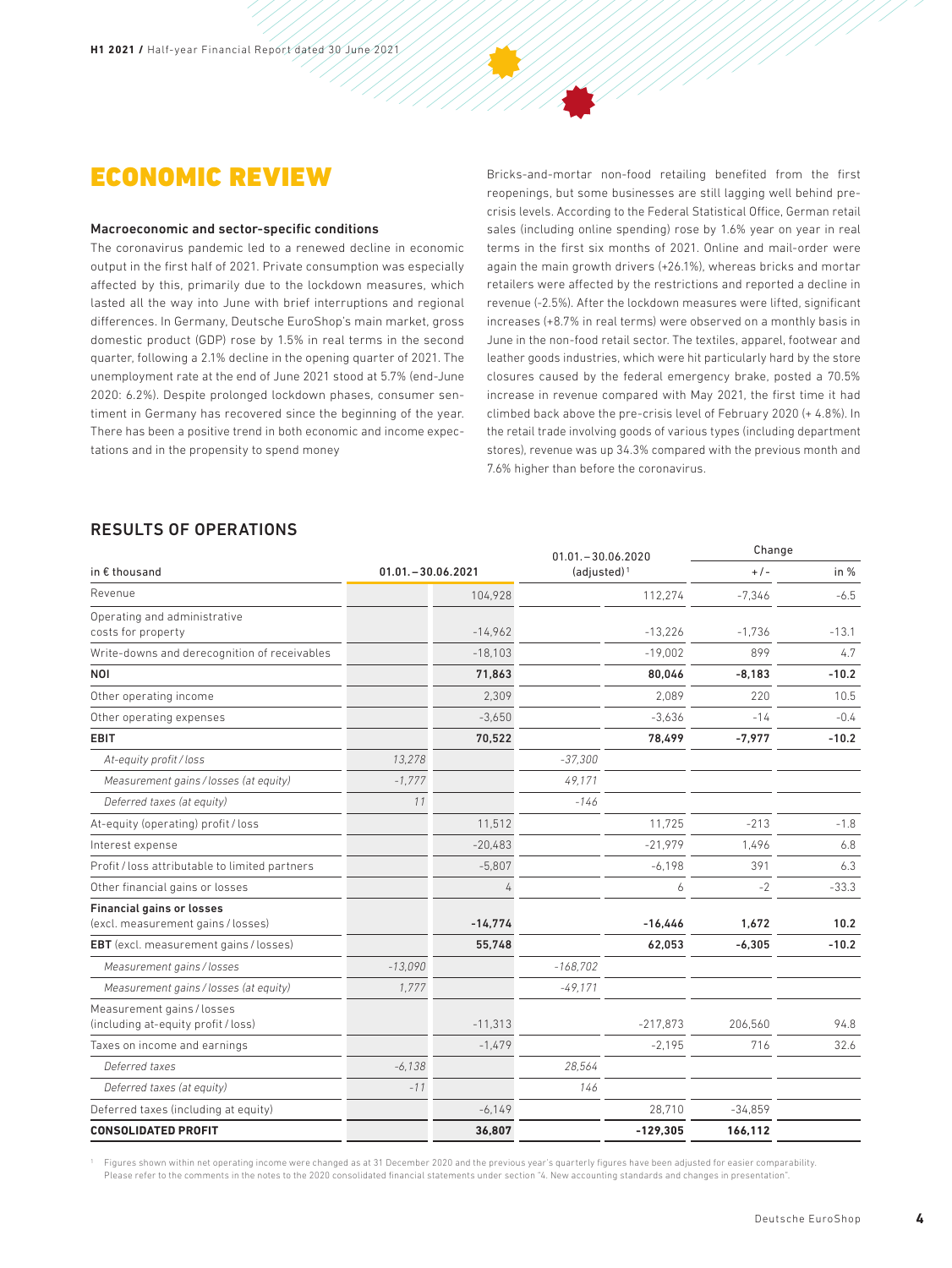#### Revenue affected by the coronavirus pandemic

Revenue for the reporting period came in at €104.9 million. On a likefor-like basis, this constituted a decrease of 6.5% compared with the same period last year (€112.3 million) due to the longer closure periods compared with the first half of 2020. In our foreign markets, statutory regulations, among other things, provided for the temporary suspension of payment obligations under rental agreements for tenants affected by the closures. Other factors responsible for the decline in revenue, mainly due to the pandemic, included losses from tenants who encountered payment difficulties, lower revenue-linked rents as well as longer re-letting periods and higher vacancy rates.

### Center operating expenses up on previous year due to higher non-apportionable ancillary costs

Center operating costs of €15.0 million in the reporting period, mainly comprising center management fees, non-apportionable ancillary costs, land taxes, building insurance and maintenance, increased year on year by 13.1%. This was due to higher vacancyrelated, non-apportionable ancillary costs, which could not be offset in full despite the timely implementation of appropriate cost reduction measures.

#### Coronavirus-related write-downs weigh on first half of the year

Write-downs and the derecognition of receivables weighed heavily on the first half of 2021 as well, at €18.1 million (previous year: €19.0 million). The extent of the write-downs is dependent on the current status of negotiations with tenants regarding lockdownrelated rent reductions as well as on tenant payment patterns.

Write-downs and the derecognition of receivables in the first half of the year of €14.0 million took into account both the rental concessions already contractually agreed and the further rental concessions expected on receivables outstanding as at the reporting date. In addition, receivables had to be derecognised or written down individually (€4.1 million), in particular due to insolvency.

#### Other operating income and expenses

Other operating income, stemming primarily from the reversal of provisions, income from rental receivables for which impairment losses had been recognised in previous years and from arrears payments with respect to ancillary costs, amounted to €2.3 million, representing a slight increase on the previous year. Other operating expenses, which mainly comprised general administrative costs and personnel costs, were the same year on year at €3.7 million.

#### EBIT lower than last year

Earnings before interest and taxes (EBIT) were €70.5 million, down on the figure for the previous year ( $E$ 78.5 million), to a significant extent due to the coronavirus-driven decline in revenue.

### Improvement in financial gains or losses excluding measurement effects

At €-14.8 million, net financial gains or losses (excluding measurement gains / losses) improved year on year (€-16.4 million).

As in the same period of the previous year, at-equity (operating) earnings in the first half of 2021 were negatively impacted by coronavirus-related write-downs on rent receivables and revenue arrears and, at €11.5 million, were practically on a par with the prior year (€11.7 million). The interest expenses of Group companies were reduced by a further €1.5 million. In addition to scheduled repayments, the more attractive follow-up financing for the City-Arkaden Wuppertal had a positive effect here. The share of earnings attributable to limited partners decreased by €0.4 million in line with the reduced EBIT.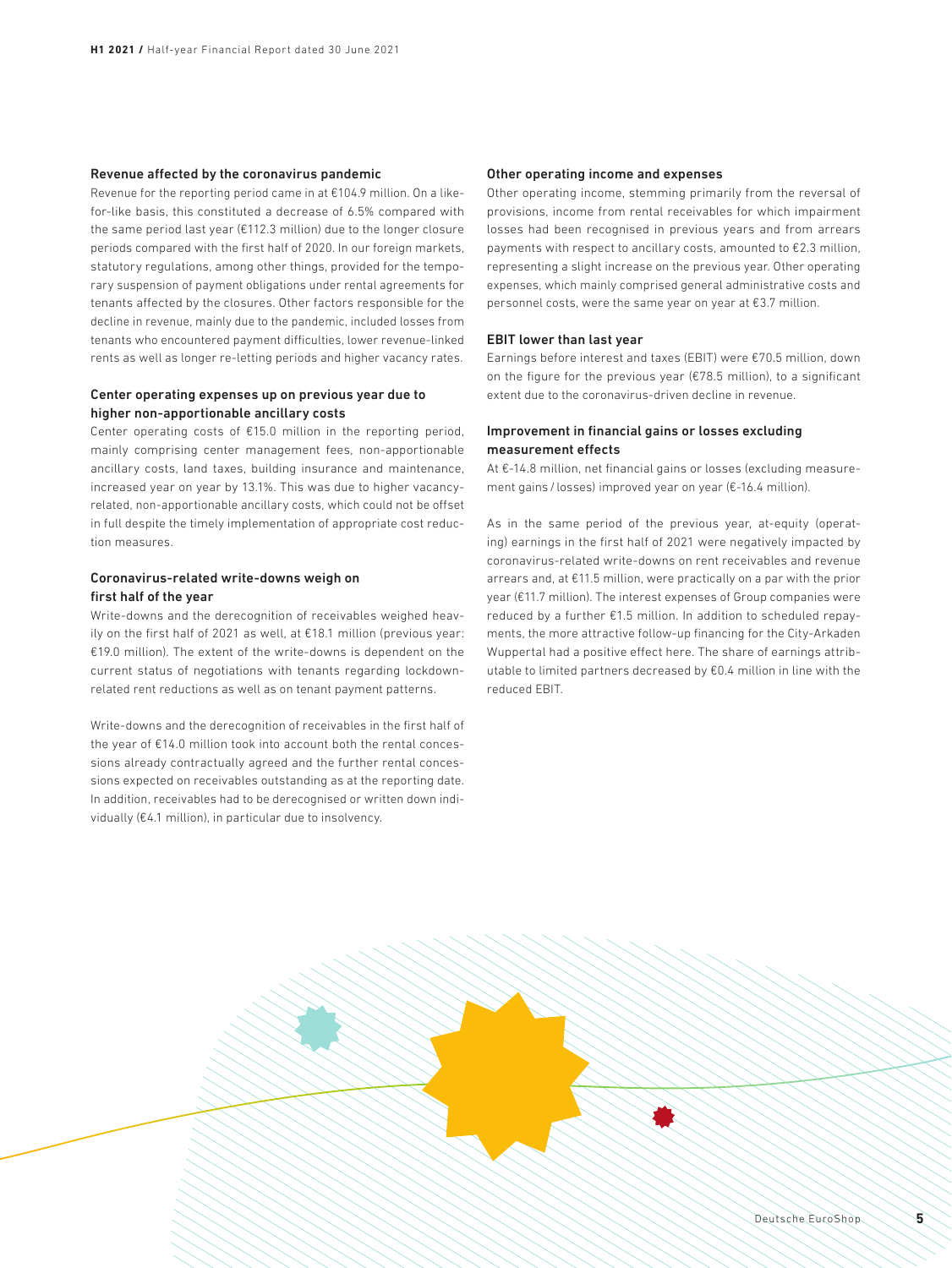### EBT (excluding measurement gains/ losses) down as a result of the pandemic

The improved net financial income (excluding measurement gains / losses) was not enough to offset the decline in FBIT, with the result that EBT (excluding measurement gains / losses) fell year on year from  $\epsilon$ 62.1 million to  $\epsilon$ 55.7 million (-10.2%).

### Small net measurement loss in a changed market environment

In the previous year, the coronavirus pandemic likewise had a significant negative impact on the measurement of the Group's real estate assets in accordance with IAS 40. In the current environment where retail and gastronomy businesses have been reopening subject to conditions and good progress has been made with the pace of vaccinations, property values remained largely stable and resulted in a net measurement loss of €11.3 million. This included a positive measurement effect of €4.0 million from the revaluation of an undeveloped and currently unused piece of land.

Of this measurement loss, €-13.1 million after minority interests was attributable to the measurement of the real estate assets reported by the Group and €1.8 million to the measurement of the real estate assets of joint ventures accounted for using the equity method.

The average value of Group properties after ongoing investments fell by -0.3% in the first half of 2021; the range of changes in market value was between +1.7% and -3.4%. The occupancy rate was 93.8%, compared with 95.4% at the end of 2020.

#### Taxes on income and earnings

Taxes on income and earnings fell to €1.5 million (previous year: €2.2 million) as a result of the decline in profit. Deferred taxes resulted in an expense of €6.1 million (previous year: tax income of €28.7 million) due to write-downs of tax balance sheet values and devaluations of real estate assets.

#### EPRA earnings down; consolidated profit significantly higher

EPRA earnings, which exclude measurement gains / losses, fell significantly to €54.3 million or €0.88 per share, due mainly to the decline in revenue. At €36.8 million, consolidated profit jumped by €166.1 million year on year (€-129.3 million) due to the high measurement losses in the previous year, while earnings per share increased

### EPRA EARNINGS

|                                                                                   | $01.01 - 30.06.2021$ |                            | $01.01 - 30.06.2020$      |                            |  |
|-----------------------------------------------------------------------------------|----------------------|----------------------------|---------------------------|----------------------------|--|
|                                                                                   | in €<br>thousand     | per share<br>in $\epsilon$ | in $\epsilon$<br>thousand | per share<br>in $\epsilon$ |  |
| Consolidated profit                                                               | 36,807               | 0.60                       | $-129,305$                | $-2.09$                    |  |
| Measurement gains /<br>losses on investment<br>properties <sup>1</sup>            | 11,313               | 0.18                       | 217,873                   | 3.53                       |  |
| Measurement gains /<br>losses on derivative<br>financial instruments <sup>1</sup> | 0                    | 0.00                       | -88                       | 0.00                       |  |
| Deferred tax<br>adjustments pursuant<br>to EPRA <sup>2</sup>                      | 6,149                | 0.10                       | $-28.710$                 | $-0.47$                    |  |
| <b>EPRA EARNINGS</b>                                                              | 54,269               | 0.88                       | 59.770                    | 0.97                       |  |
| Weighted number<br>of no-par-value<br>shares issued                               |                      | 61,783,594                 |                           | 61,783,594                 |  |

<sup>1</sup> Including the share attributable to joint ventures and associates accounted for using the equity method

<sup>2</sup> Relates to deferred taxes on investment properties and derivative financial instruments

#### Development of funds from operations

Funds from operations (FFO) are used to finance our ongoing investments in portfolio properties, scheduled repayments on our longterm bank loans and as the basis for the distribution of dividends. Significant non-recurring effects that are not part of the Group's operating activities are eliminated in the calculation of FFO. FFO declined from €59.9 million to €54.3 million or by €0.09 per share to €0.88. As an income-based figure, FFO does not reflect the increase in outstanding rent receivables due to the coronavirus, with the result that it also necessary to analyse tenants' payment behaviour expressed in the collection ratio (see below: Net assets and liquidity). This amounted to 80% in the first half of 2021.

### FUNDS FROM OPERATIONS

|                                                                       |                           | $01.01 - 30.06.2021$       |                           | $01.01 - 30.06.2020$       |
|-----------------------------------------------------------------------|---------------------------|----------------------------|---------------------------|----------------------------|
|                                                                       | in $\epsilon$<br>thousand | per share<br>in $\epsilon$ | in $\epsilon$<br>thousand | per share<br>in $\epsilon$ |
| Consolidated profit                                                   | 36,807                    | 0.60                       | $-129.305$                | $-2.09$                    |
| Measurement gains/<br>losses on investment<br>properties <sup>1</sup> | 11,313                    | 0.18                       | 217.873                   | 3.53                       |
| Deferred taxes <sup>1</sup>                                           | 6.149                     | 0.10                       | $-28.710$                 | $-0.47$                    |
| <b>FFO</b>                                                            | 54.269                    | 0.88                       | 59.858                    | 0.97                       |
| Weighted number<br>of no-par-value<br>shares issued                   |                           | 61.783.594                 |                           | 61.783.594                 |

<sup>1</sup> Including the share attributable to joint ventures and associates accounted for using the equity method

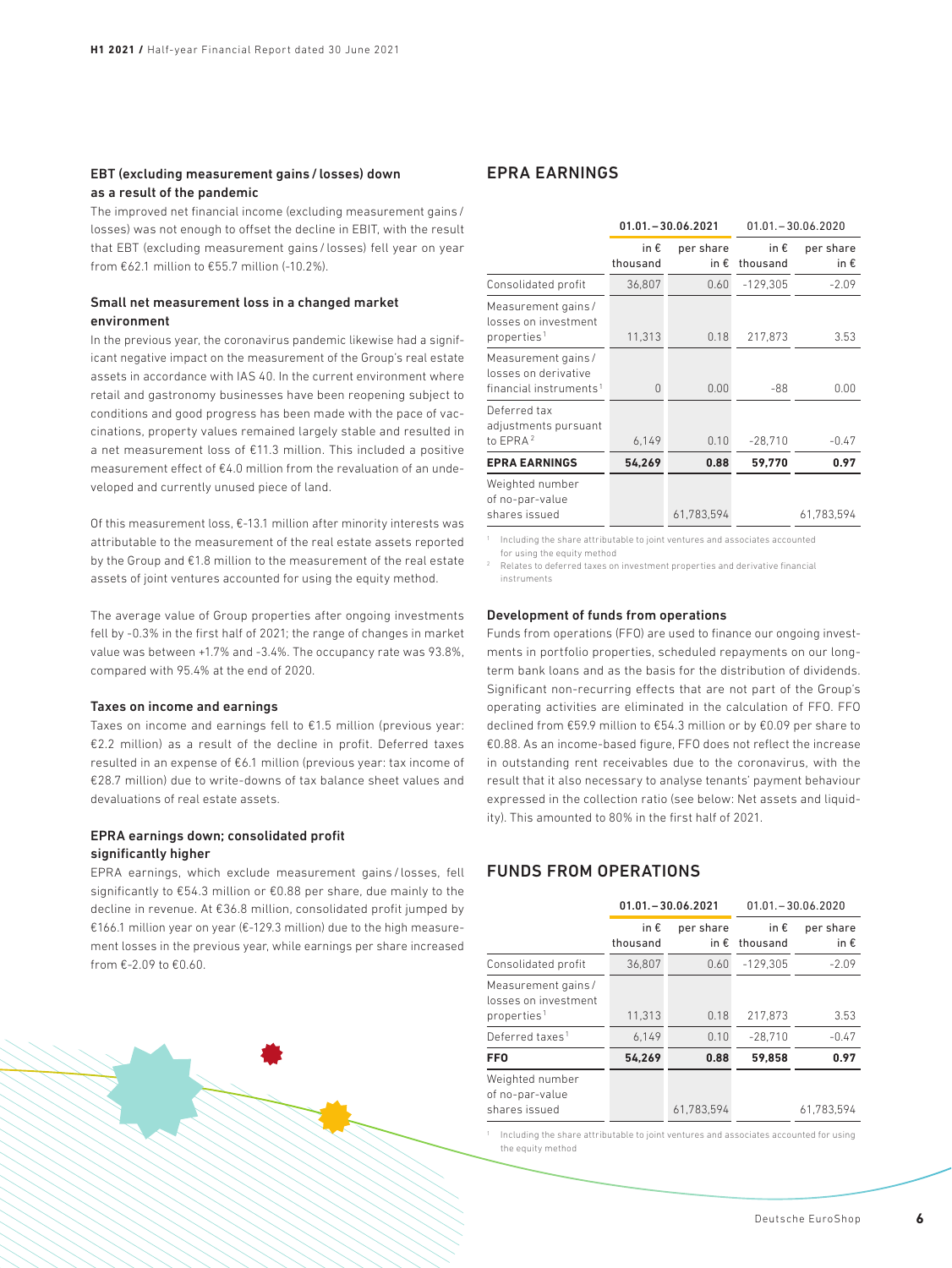

## FINANCIAL POSITION AND NET ASSETS

## NET ASSETS AND LIQUIDITY

The Deutsche EuroShop Group's total assets increased slightly by €11.1 million compared with the year-end figure for 2020 to €4,248.5 million. The main influencing factor on the change was the coronavirus-related increase in receivables, which was offset by a decline in the market value of real estate.

| in $\epsilon$ thousand                      | 30.06.2021 | 31.12.2020 | Change    |
|---------------------------------------------|------------|------------|-----------|
| Current assets                              | 316.080    | 303.657    | 12.423    |
| Non-current assets                          | 3.932.456  | 3.933.724  | $-1.268$  |
| <b>Current liabilities</b>                  | 199.209    | 211.169    | $-11.960$ |
| Non-current liabilities                     | 1.693.915  | 1.711.441  | $-17.526$ |
| Equity (including third-party<br>interests) | 2.355.412  | 2.314.771  | 40.641    |
| <b>TOTAL ASSETS</b>                         | 4.248.536  | 4.237.381  | 11.155    |

The collection ratio, representing the ratio of incoming payments to rent and ancillary cost receivables from tenants, showed the following movements in each individual month in 2020 up to the end of July 2021 as a result of the coronavirus (adjustments from agreed rent reductions already taken into account):

The Group's receivables (after write-downs) increased accordingly by €10.1 million to €29.9 million (previous year: €19.8 million). The Group's liquidity, excluding draw-downs on the short-term credit line, improved by €32.1 million to €268.1 million compared with the previous reporting date; the lower capital expenditure due to business closures and a €5.1 million increase in credit also had an impact here.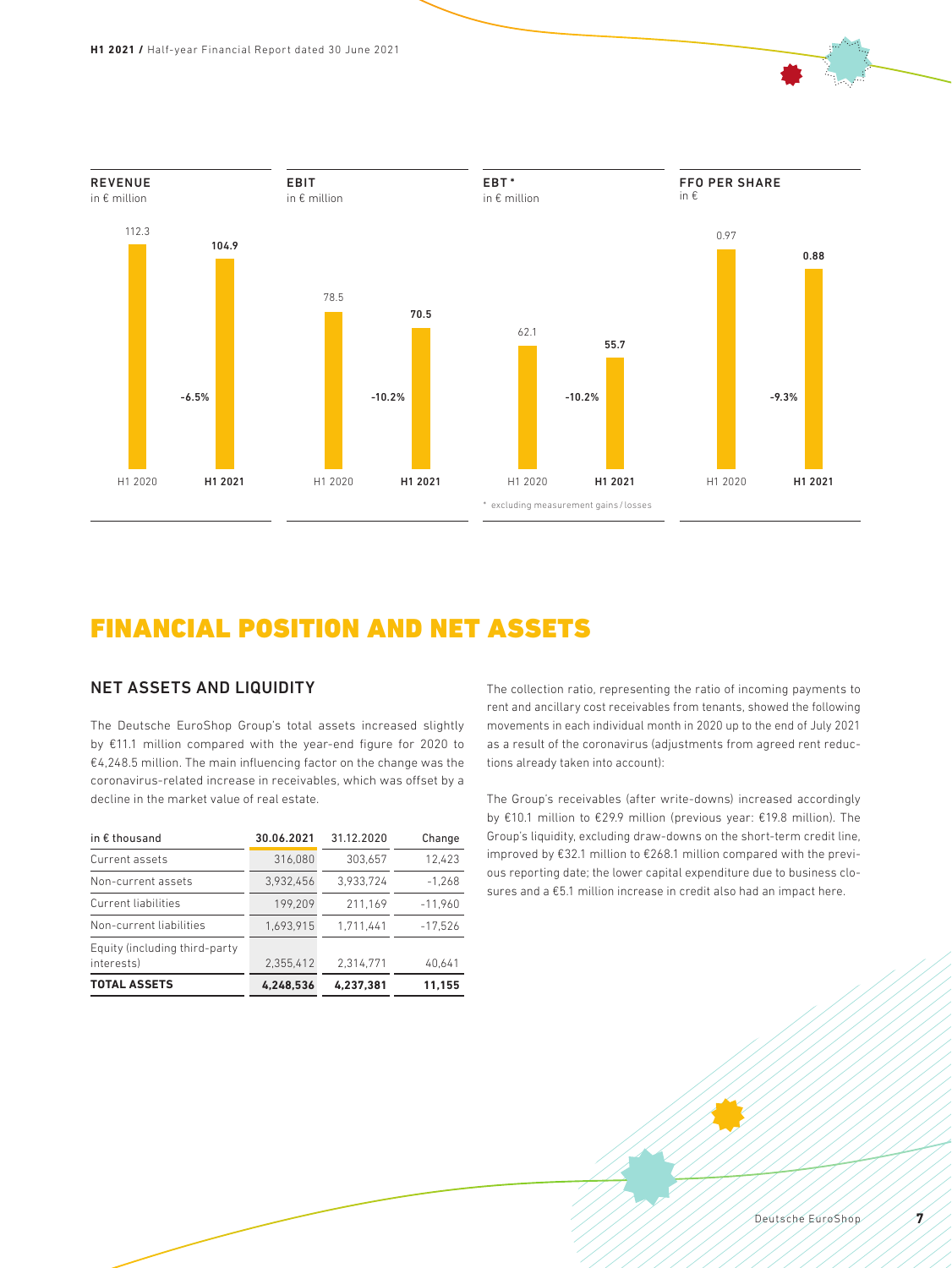## COLLECTION RATIO

in %



#### Equity ratio of 55.4%

The equity ratio (including the shares of third-party shareholders) was 55.4%, slightly up compared with the last reporting date (54.6%) and still at a very healthy level.

#### Leverage ratio remains low

As at 30 June 2021, current and non-current financial liabilities stood at €1,507.9 million, €33.6 million lower than at the end of 2020. In addition to scheduled repayments, the €30 million drawn-down at short notice against the credit line beyond the reporting date was repaid. The loan-to-value is a very solid 31.9% (31 December 2020: 32.9%).

We were able to successfully conclude all pending refinancing of our loans for the current financial year at attractive conditions. A total of four loans with a combined volume of €191 million have been extended or replaced with our banking partners. We are now negotiating or coordinating with banks for the upcoming refinancings from 2022 and with regard to the potential impact of pandemic-related business closures on our key financial indicators and loan covenants. As at 30 June 2021, the loan covenants had been met or temporarily suspended by the banks due to this extraordinary situation.



## BALANCE SHEET STRUCTURE

in € million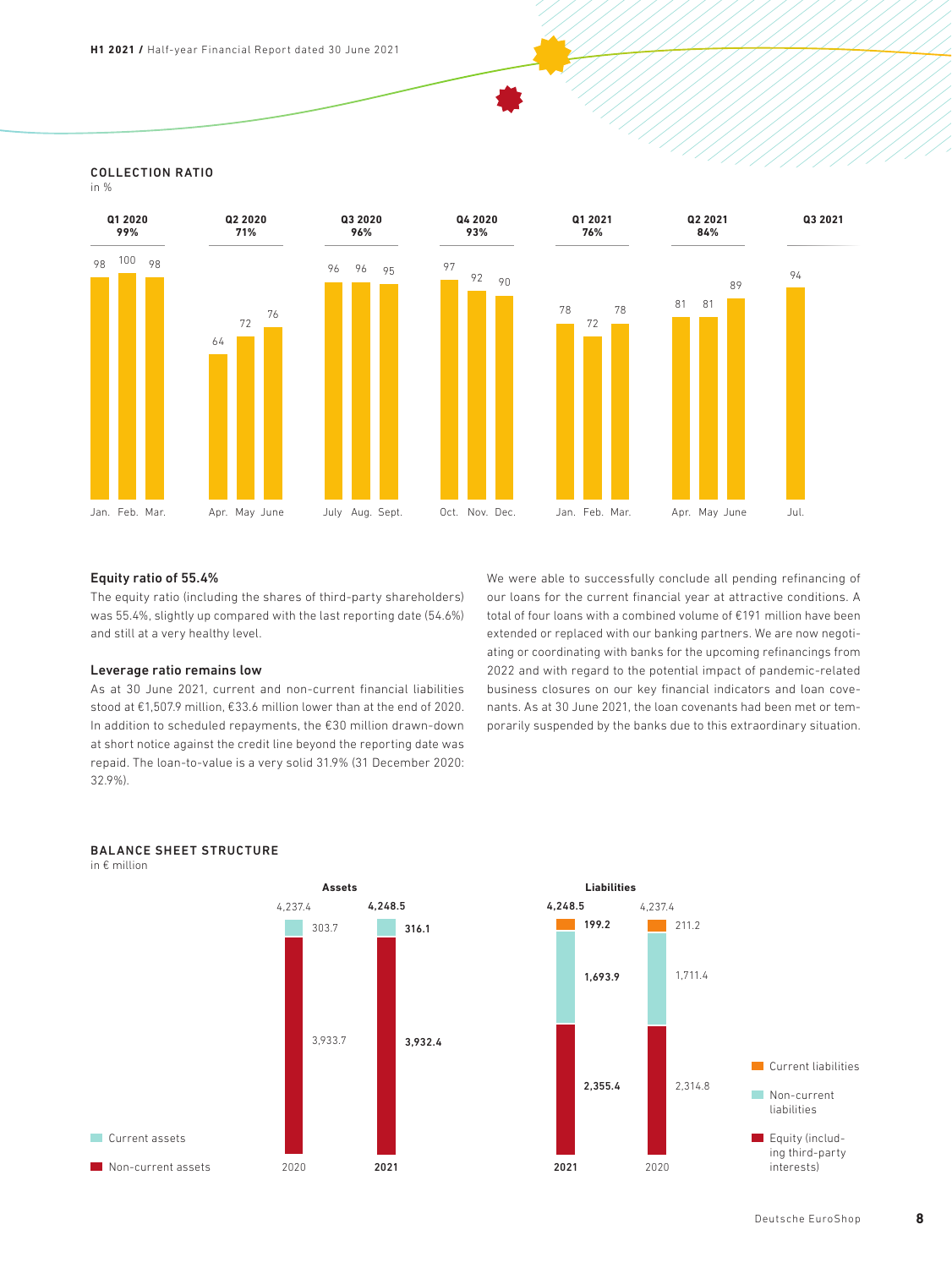

Non-current deferred tax liabilities increased slightly by €5.9 million to €330.8 million. Other current and non-current liabilities and provisions decreased by €1.8 million.

#### Net tangible assets according to EPRA

Net tangible assets (NTA) as at 30 June 2021 were €2,350.1 million, compared with €2,309.7 million at the end of 2020. This was equivalent to a modest increase in NTA per share of €0.65, from €37.38 to €38.03 per share (1.7%).

| <b>EPRA NTA</b>                                                                              |                        | 30.06.2021              | 31.12.2020             |                         |  |
|----------------------------------------------------------------------------------------------|------------------------|-------------------------|------------------------|-------------------------|--|
|                                                                                              | in $\epsilon$ thousand | per share in $\epsilon$ | in $\epsilon$ thousand | per share in $\epsilon$ |  |
| Equity                                                                                       | 2.036.696              | 32.96                   | 2.003.246              | 32.42                   |  |
| Derivative financial instruments measured at fair value <sup>1</sup>                         | 27.294                 | 0.44                    | 26.138                 | 0.42                    |  |
| Equity excluding derivative financial instruments                                            | 2,063,990              | 33.40                   | 2.029.384              | 32.84                   |  |
| Deferred taxes on investment properties and derivative financial<br>instruments <sup>1</sup> | 337.906                | 5.47                    | 332.059                | 5.38                    |  |
| Intangible assets                                                                            | $-41$                  | 0.00                    | $-13$                  | 0.00                    |  |
| Goodwill as a result of deferred taxes                                                       | $-51.719$              | $-0.84$                 | $-51.719$              | $-0.84$                 |  |
| <b>EPRANTA</b>                                                                               | 2,350,136              | 38.03                   | 2.309.711              | 37.38                   |  |
| Number of no-par-value shares issued as at the reporting date                                |                        | 61,783,594              |                        | 61,783,594              |  |

<sup>1</sup> Including the share attributable to equity-accounted joint ventures and associates

## REPORT ON EVENTS AFTER THE REPORTING DATE

No significant events occurred between the reporting date of 30 June 2021 and the date of preparation of the financial statements.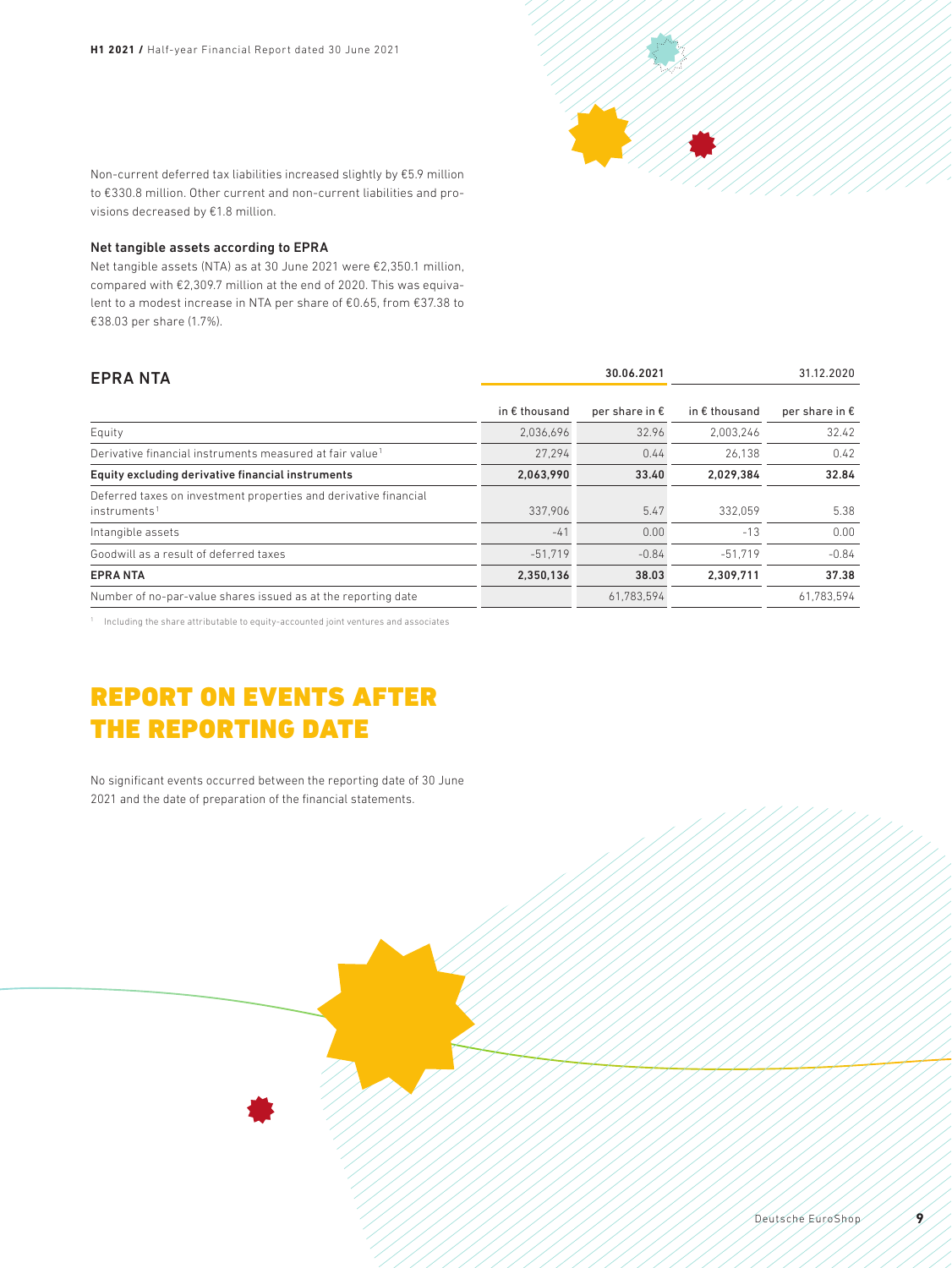## **OUTLOOK**

#### Economic conditions

For 2021, the German Council of Economic Experts forecast the German economy to recover by 3.1% in real terms. With regard to price trends, the experts at the Federal Ministry for Economic Affairs and Energy anticipate the inflation rate to increase to 1.5% and the number of unemployed to stagnate on an annual average. Economists expect this to be accompanied by a robust recovery in private consumer spending of 5.3% in nominal terms and a corresponding decline in the savings ratio from 16.3% to 14.1% of disposable income. This money will also benefit retailers, though they may struggle to make up for the revenue lost during the lockdown periods.

For the coming year, the German Council of Economic Experts considers it possible that the German economy will continue to recover, although this will depend on the future course of the pandemic. Possible further waves of infection could pose a major risk to the economy if they lead to restrictions or even business closures in industry, according to the economic experts. On the other hand, advances with vaccinations, new drugs, improved testing and protection strategies could have a beneficial effect on economic momentum.

#### Expected results of operations and financial position

As reopenings continued in the second quarter of 2021, our tenants' operating figures – particularly customer foot traffic and tenant revenue – have trended upwards, and collection ratios have also continued to improve of late. This development shows that the bricks-andmortar retail trade, also supported by the progressive networking of offline and online shopping, continues to offer a lot of appeal for consumers. People still enjoy shopping as an experience where they can meet other people and touch and feel the merchandise. With stores opening their doors again, we are therefore confident that the direction of travel in the second half of 2021 will continue to be positive for our tenants and that we will once again be able to achieve revenue volumes that are significantly more stable and easier to plan.

However, some of the key operating figures are currently well below pre-crisis levels and the first half of 2021 was still dominated by store closures, so further lockdown and insolvency-related rent reductions or rent losses are to be expected. Added to this, it is uncertain to what extent the progress made in vaccinations will be sufficient to maintain business openings during the autumn and winter months and also to protect against possible new virus variants. The bricks-and-mortar retail trade will thus continue to face special challenges, resulting in persistently elevated uncertainty with regard to economic trends and business performance.

#### FFO PER SHARE in €



Based on the current situation, we expect total funds from operations (FFO) of €1.70 to €1.90 per share for the 2021 financial year (2020: €2.00). This assumes that the pandemic situation can be brought under lasting control without store closures or significant restrictions on center operations, a continued uptick in private consumer spending over the course of the year and an associated further recovery in tenant revenue and the collection ratio. These forecasts are also based on the assumption that the government coronavirus support programmes promised in Germany will be granted to a significant proportion of our affected tenants and paid out promptly.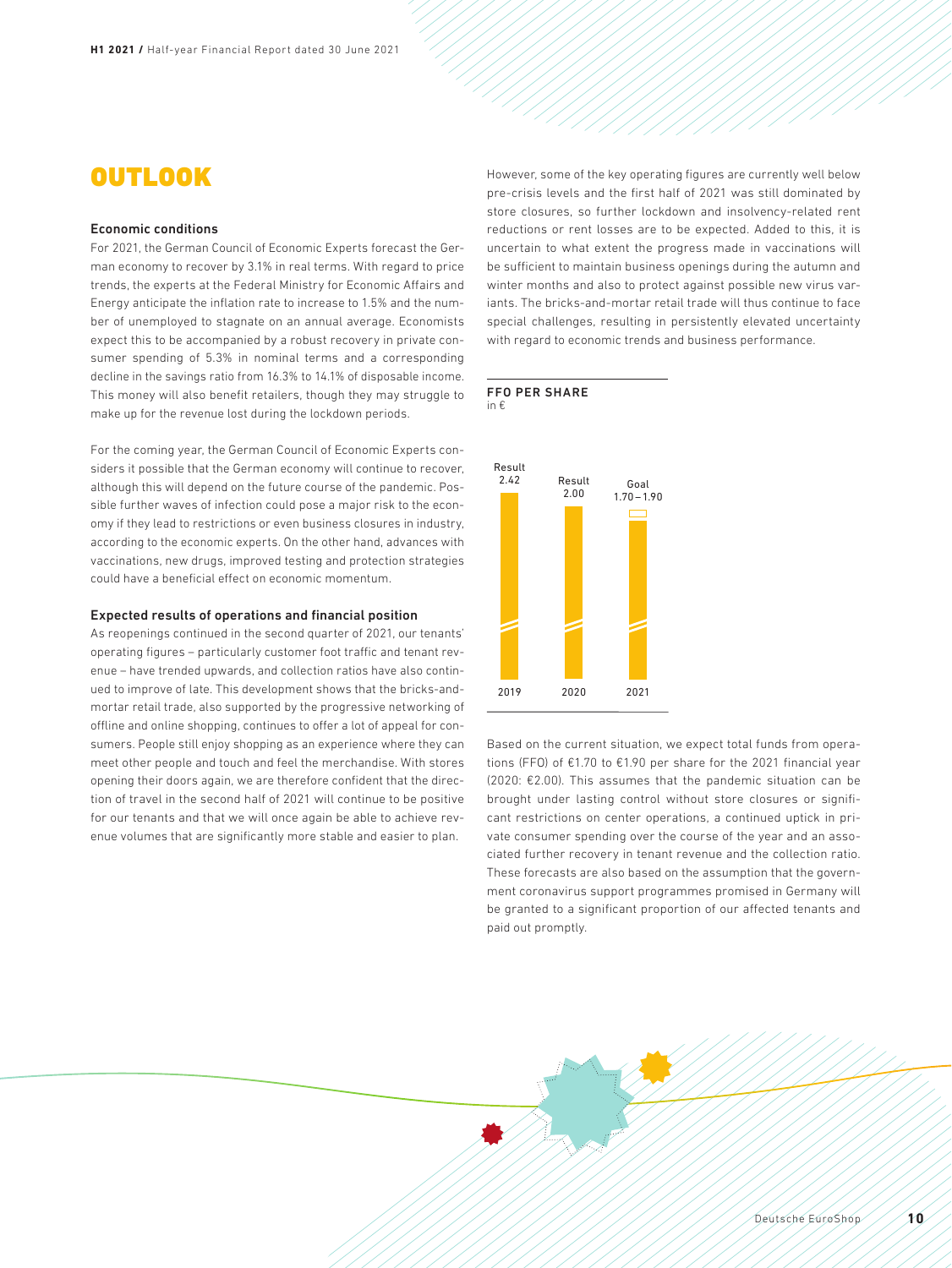

There have been no significant changes since the beginning of the financial year with regard to the risks associated with future business performance. We do not believe that the Company currently faces any risks capable of jeopardising its continued existence. The information provided in the risk report of the consolidated financial statements as at 31 December 2020 is therefore still applicable (Annual Report 2020, p. 19 ff.).



## CONSOLIDATED BALANCE SHEET

## ASSETS

| in € thousand                                        | 30.06.2021 | 31.12.2020 |
|------------------------------------------------------|------------|------------|
| <b>ASSETS</b>                                        |            |            |
| Non-current assets                                   |            |            |
| Intangible assets                                    | 51,760     | 51,732     |
| Property, plant and equipment                        | 287        | 330        |
| Investment properties                                | 3,429,078  | 3,437,145  |
| Investments accounted for using the<br>equity method | 451,331    | 444,517    |
| Non-current assets                                   | 3,932,456  | 3,933,724  |
| <b>Current assets</b>                                |            |            |
| Trade receivables                                    | 29,918     | 19,822     |
| Other current assets                                 | 18,071     | 17,805     |
| Cash and cash equivalents                            | 268,091    | 266,030    |
| <b>Current assets</b>                                | 316,080    | 303,657    |
|                                                      |            |            |
|                                                      |            |            |
|                                                      |            |            |
| <b>TOTAL ASSETS</b>                                  | 4,248,536  | 4,237,381  |

## EQUITY

| in € thousand                           | 30.06.2021 | 31.12.2020 |
|-----------------------------------------|------------|------------|
| <b>EQUITY AND LIABILITIES</b>           |            |            |
| <b>Equity and reserves</b>              |            |            |
| Subscribed capital                      | 61.784     | 61,784     |
| Capital reserves                        | 1,217,560  | 1,217,560  |
| Retained earnings                       | 757,352    | 723,902    |
| Total equity                            | 2,036,696  | 2,003,246  |
| Non-current liabilities                 |            |            |
| <b>Financial liabilities</b>            | 1,335,260  | 1,359,612  |
| Deferred tax liabilities                | 330,846    | 324,978    |
| Right of redemption of limited partners | 318,716    | 311,525    |
| Other liabilities                       | 27,809     | 26,851     |
| <b>Non-current liabilities</b>          | 2,012,631  | 2,022,966  |
| <b>Current liabilities</b>              |            |            |
| <b>Financial liabilities</b>            | 172,592    | 181,816    |
| Trade payables                          | 2,767      | 3,303      |
| Tax liabilities                         | 989        | 456        |
| Other provisions                        | 5.576      | 8.313      |
| Other liabilities                       | 17,285     | 17,281     |
| <b>Current liabilities</b>              | 199,209    | 211,169    |
|                                         |            |            |
| <b>TOTAL EQUITY AND LIABILITIES</b>     | 4.248.536  | 4,237,381  |

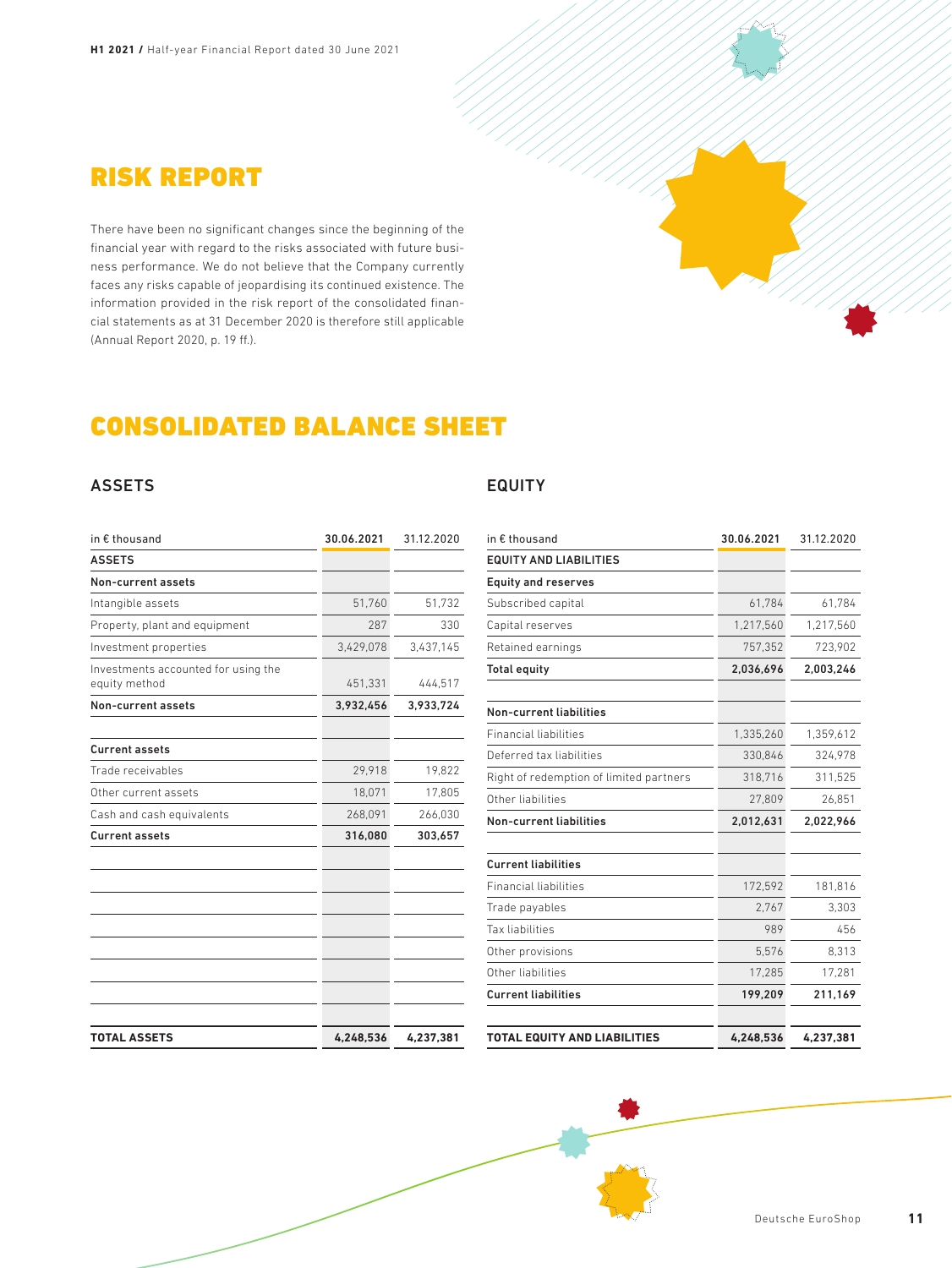## CONSOLIDATED INCOME STATEMENT

|                                                              |                          | $01.04. -$     |            | $01.01 -$      |
|--------------------------------------------------------------|--------------------------|----------------|------------|----------------|
|                                                              | $01.04. -$               | 30.06.2020     | $01.01 -$  | 30.06.2020     |
| in $E$ thousand                                              | 30.06.2021               | $(adjusted)^1$ | 30.06.2021 | $(adjusted)^1$ |
| Revenue                                                      | 53,024                   | 55,092         | 104,928    | 112,274        |
| Property operating costs                                     | $-5,204$                 | $-4,046$       | $-9,901$   | $-8,176$       |
| Property management costs                                    | $-2,259$                 | $-2,398$       | $-5.061$   | $-5,050$       |
| Write-downs and disposals of financial assets                | $-6,235$                 | $-18,632$      | $-18,103$  | $-19,002$      |
| Net operating income (NOI)                                   | 39,326                   | 30,016         | 71,863     | 80,046         |
| Other operating income                                       | 1,525                    | 1.434          | 2,309      | 2,089          |
| Other operating expenses                                     | $-1,772$                 | $-1,258$       | $-3.650$   | $-3,636$       |
| Earnings before interest and taxes (EBIT)                    | 39,079                   | 30,192         | 70,522     | 78,499         |
| Share in the profit or loss of associates and joint ventures |                          |                |            |                |
| accounted for using the equity method                        | 8,890                    | $-43,817$      | 13,278     | $-37,300$      |
| Interest expense                                             | $-10,278$                | $-10.976$      | $-20,483$  | $-21,979$      |
| Profit / loss attributable to limited partners               | $-3,514$                 | $-1,796$       | $-5,807$   | $-6,198$       |
| Interest income                                              | $\overline{\phantom{a}}$ |                |            | 6              |
| <b>Financial gains or losses</b>                             | $-4,900$                 | $-56.588$      | $-13,008$  | $-65,471$      |
| Measurement gains / losses                                   | $-15,933$                | $-163,967$     | $-13,090$  | $-168.702$     |
| Earnings before tax (EBT)                                    | 18,246                   | $-190,363$     | 44,424     | $-155,674$     |
| Taxes on income and earnings                                 | $-3,761$                 | 33,024         | $-7,617$   | 26,369         |
| <b>CONSOLIDATED PROFIT</b>                                   | 14,485                   | $-157,339$     | 36,807     | $-129,305$     |
| Earnings per share $(\epsilon)$ , undiluted and diluted      | 0.24                     | $-2.54$        | 0.60       | $-2.09$        |
|                                                              |                          |                |            |                |

Figures shown within net operating income were changed as at 31 December 2020 and the previous year's quarterly figures have been adjusted for easier comparability.<br>Please refer to the comments in the notes to the 2020 con

## STATEMENT OF COMPREHENSIVE INCOME

| in $\epsilon$ thousand                                                                              | $01.04 -$<br>30.06.2021 | $01.04 -$<br>30.06.2020 | $01.01 -$<br>30.06.2021 | $01.01 -$<br>30.06.2020 |
|-----------------------------------------------------------------------------------------------------|-------------------------|-------------------------|-------------------------|-------------------------|
| <b>Consolidated profit</b>                                                                          | 14.485                  | $-157.339$              | 36.807                  | $-129.305$              |
| Items which under certain conditions will be reclassified<br>to the income statement in the future: |                         |                         |                         |                         |
| Actual share of the profits and losses from instruments<br>used to hedge cash flows                 | 1.335                   | 2.229                   | $-1.156$                | 4.003                   |
| Deferred taxes on changes in value offset directly against equity                                   | $-291$                  | $-495$                  | 270                     | $-888$                  |
| Total earnings recognised directly in equity                                                        | 1.044                   | 1.734                   | $-886$                  | 3.115                   |
| <b>TOTAL PROFIT</b>                                                                                 | 15.529                  | $-155.605$              | 35.921                  | $-126.190$              |
| Share of Group shareholders                                                                         | 15.529                  | $-155.605$              | 35.921                  | $-126.190$              |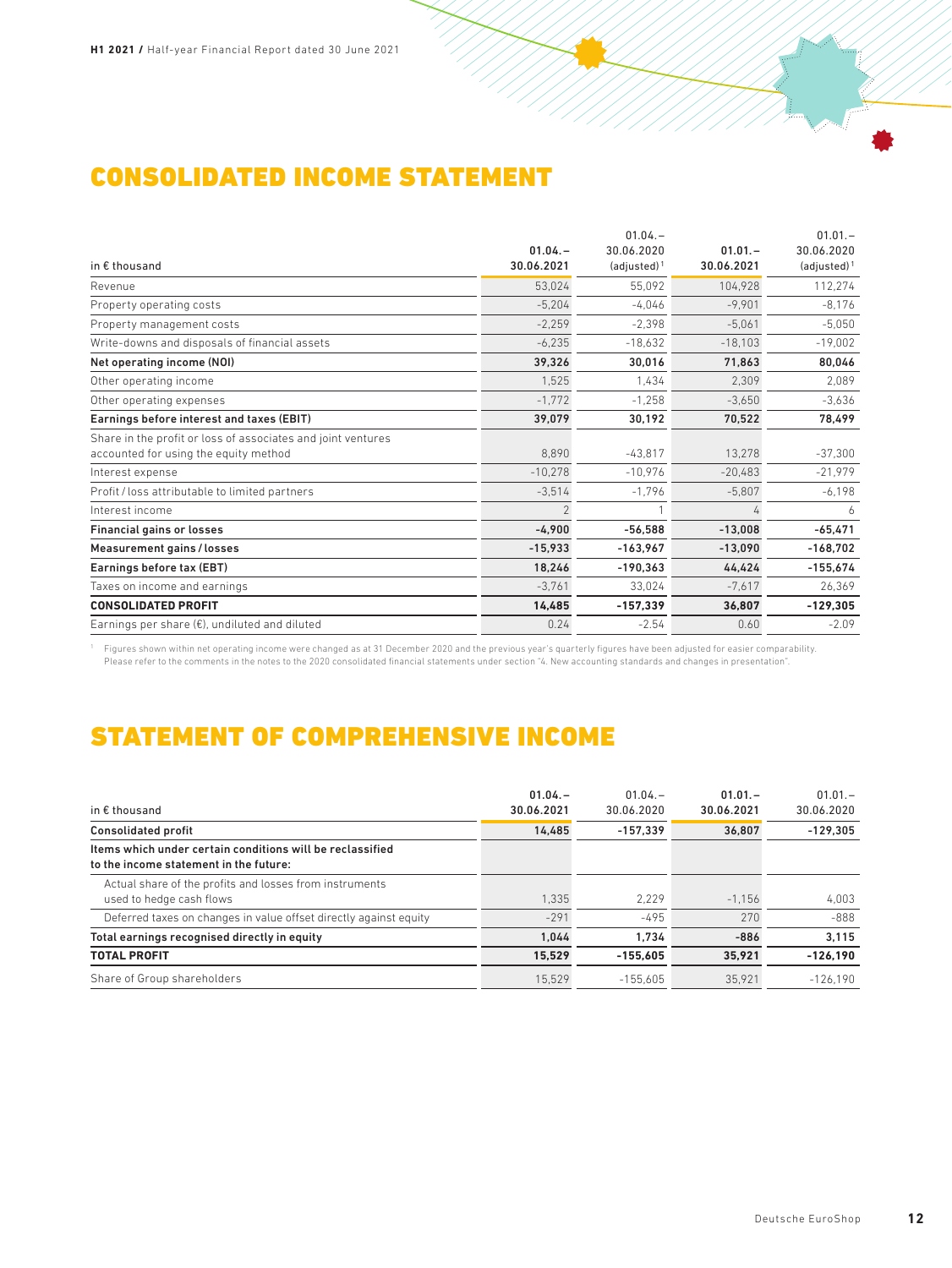## CONSOLIDATED STATEMENT OF CHANGES IN EQUITY

| in $\epsilon$ thousand | Number of<br>shares<br>outstanding | Share capital | Capital<br>reserves | Other<br>retained<br>earnings | Statutory<br>reserve | Cash flow<br>hedge<br>reserve | Total          |
|------------------------|------------------------------------|---------------|---------------------|-------------------------------|----------------------|-------------------------------|----------------|
| 01.01.2020             | 61,783,594                         | 61,784        | 1,217,560           | 993,900                       | 2,000                | $-25,671$                     | 2,249,573      |
| Total profit           |                                    | 0             | 0                   | $-129.305$                    | 0                    | 3.115                         | $-126.190$     |
| Dividend payments      |                                    | 0             | 0                   | 0                             | 0                    | 0                             | $\overline{0}$ |
| 30.06.2020             | 61,783,594                         | 61,784        | 1,217,560           | 864,595                       | 2,000                | $-22,556$                     | 2,123,383      |
| 01.01.2021             | 61,783,594                         | 61,784        | 1,217,560           | 742.183                       | 2,000                | $-20,281$                     | 2,003,246      |
| Total profit           |                                    | 0             | 0                   | 36.807                        | 0                    | $-886$                        | 35.921         |
| Dividend payments      |                                    | 0             | 0                   | $-2.471$                      | 0                    | 0                             | $-2,471$       |
| 30.06.2021             | 61,783,594                         | 61,784        | 1,217,560           | 776,519                       | 2,000                | $-21,167$                     | 2,036,696      |

# CONSOLIDATED CASH FLOW STATEMENT

| in € thousand                                                                                         | $01.01 - 30.06.2021$ | $01.01 - 30.06.2020$ |
|-------------------------------------------------------------------------------------------------------|----------------------|----------------------|
| <b>Consolidated profit</b>                                                                            | 36.807               | $-129.305$           |
| Income taxes                                                                                          | 7.617                | $-26.369$            |
| Financial gains or losses                                                                             | 13,008               | 65,471               |
| Amortisation / depreciation of intangible assets and property, plant and equipment with a finite life | 63                   | 72                   |
| Unrealised changes in fair value of investment property and other measurement gains / losses          | 13.090               | 168.702              |
| Distributions and capital repayments received                                                         | 6.464                | 6.104                |
| Changes in trade receivables and other assets                                                         | $-10.815$            | $-21.190$            |
| Changes in current provisions                                                                         | $-2.737$             | $-2.429$             |
| Changes in liabilities                                                                                | -696                 | 3.369                |
| Cash flow from operating activities                                                                   | 62,801               | 64.425               |
| Interest paid                                                                                         | $-20,333$            | $-21,883$            |
| Interest received                                                                                     | 4                    | 6                    |
| Income taxes paid                                                                                     | $-494$               | $-1.494$             |
| Net cash flow from operating activities                                                               | 41,978               | 41,054               |
| Outflows for the acquisition of investment properties                                                 | $-3.110$             | $-6.037$             |
| Inflows from the disposal of investment properties                                                    | 0                    | 490                  |
| Outflows for the acquisition of intangible assets and property, plant and equipment                   | $-36$                | - 3                  |
| Cash flow from investing activities                                                                   | $-3.146$             | $-5.550$             |
| Inflows from financial liabilities                                                                    | 5,059                | 7,416                |
| Outflows from the repayment of financial liabilities                                                  | $-38,785$            | $-8,401$             |
| Outflows from the repayment of lease liabilities                                                      | $-45$                | $-45$                |
| Payments to limited partners                                                                          | $-529$               | $-3,757$             |
| Payments to Group shareholders                                                                        | $-2.471$             | $\Omega$             |
| Cash flow from financing activities                                                                   | $-36,771$            | $-4,787$             |
| Net change in cash and cash equivalents                                                               | 2,061                | 30,717               |
| Cash and cash equivalents at beginning of period                                                      | 266.030              | 148.087              |
| CASH AND CASH EQUIVALENTS AT END OF PERIOD                                                            | 268.091              | 178,804              |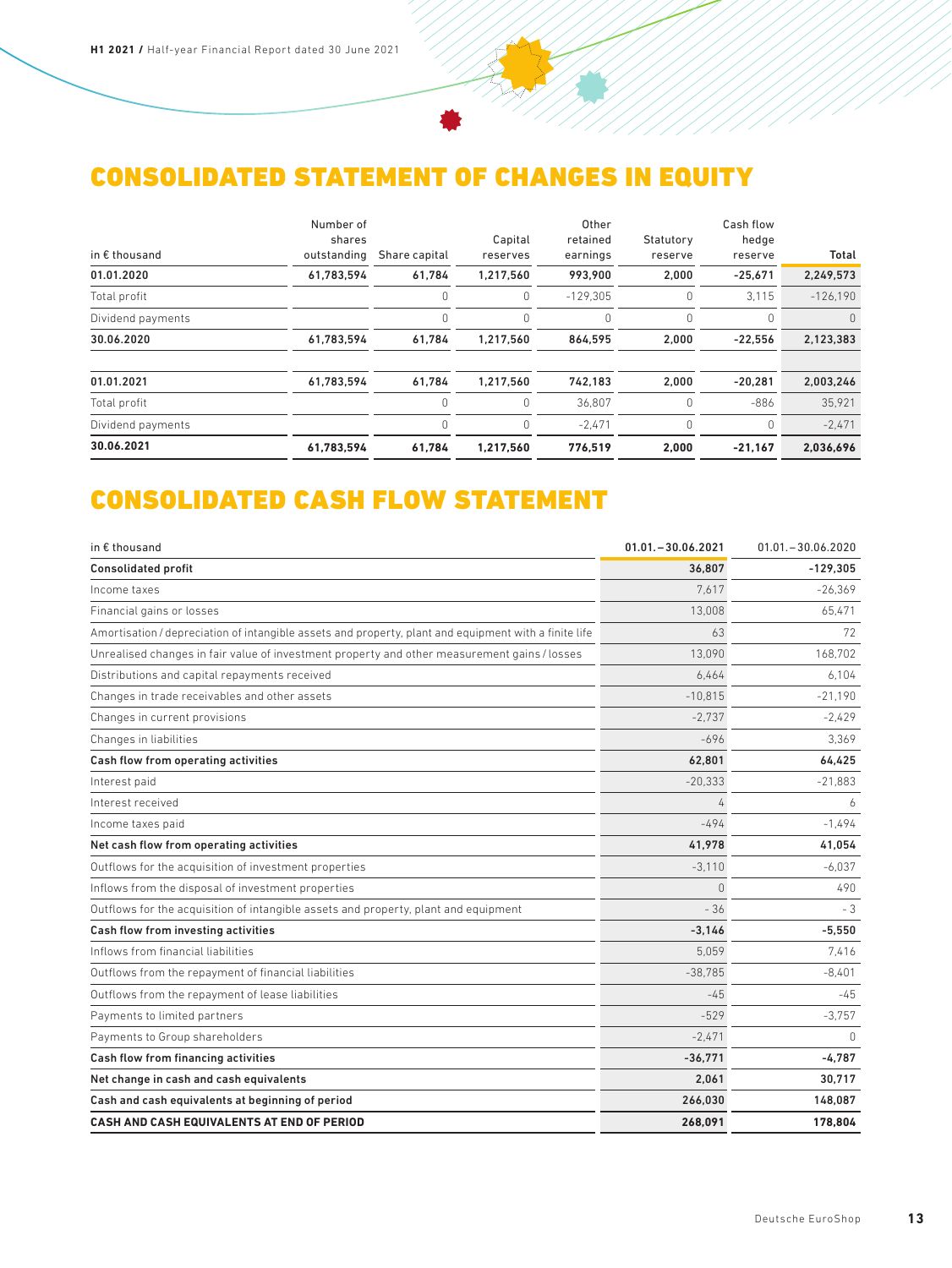## DISCLOSURES

### REPORTING PRINCIPLES

These interim financial statements of the Deutsche EuroShop Group as at 30 June 2021 have been prepared in compliance with IAS 34 (Interim Financial Reporting) in an abridged form. The abridged interim financial statements are to be read in conjunction with the consolidated financial statements as at 31 December 2020.

The interim financial statements have been prepared in accordance with the International Financial Reporting Standards (IFRS), as they must be applied in the EU. The accounting policies applied correspond to those used in the last consolidated financial statements as at the end of the financial year. For a detailed description of the methods applied, please refer to the notes to our consolidated financial statements for 2020 (2020 Annual Report, p. 42ff.).

The new accounting standards and interpretations for which application became compulsory on 1 January 2021 were observed; however, these did not have any impact on the presentation of the financial statements.

The interim financial statements as at 30 June 2021 have neither been audited in accordance with Section 317 of the German Commercial Code (HGB) nor reviewed by an auditor.

### DISCLOSURES ON THE CONSOLIDATED BALANCE SHEET AND THE CONSOLIDATED INCOME STATEMENT

#### Investment properties

Investment properties performed as follows in the first half of 2021:

| in $\epsilon$ thousand             | 2021      | 2020       |
|------------------------------------|-----------|------------|
| Carrying amount at 01.01.          | 3,437,145 | 3.822.786  |
| Disposals of investment properties | U         | $-490$     |
| Recognised construction measures   | 3.110     | 6.037      |
| Unrealised changes in fair value   | $-11.177$ | $-192.461$ |
| Carrying amount at 30.06./31.12.   | 3.429.078 | 3.635.872  |

The Investment Properties (IAS 40) were measured at fair value. Measurements were performed by the appraiser JLL as at 31 December 2020 and 30 June 2021. As in previous years, the discounted cash flow method (DCF) was used as at 31 December 2020. Please refer to the notes on the DCF method in our 2020 Annual Report on pages 46ff. This is a Level 3 measurement method in the fair value hierarchy of IFRS 13.

The following overview shows the key assumptions used by JLL to determine the market values:

| Measurement parameters in %         | 30.06.2021 | 31.12.2020 |
|-------------------------------------|------------|------------|
| Rate of rent increases <sup>1</sup> | 141        | 1.00       |
| Cost ratio                          | 11.60      | 12.00      |
| Discount rate                       | 6.06       | 6.07       |
| Capitalisation interest rate        | 5 24       | 525        |

<sup>1</sup> Nominal rate of rent increases using the DCF method during the 10-year measurement period, including inflation-related rent indexing and changes in the occupancy rate

JLL's market value assessment was carried out under uncertainty. For example, since the outbreak of the pandemic there have been very few market transactions in the shopping center real estate segment. There was also a higher degree of uncertainty when estimating future rental payments. JLL has accounted for this increased uncertainty by, among other things, adjusting revenue-linked rents, lower or stable market rents, and conservative re-letting assumptions. In response to these circumstances, the expert opinions included a special warning on this subject as recommended by RICS ("Impact of Covid-19").

A 25 or 100 bp change in a material parameter (sensitivity analysis) of real estate appraisals would have the following pre-tax impact on measurement gains / losses (including the share attributable to at-equity consolidated companies):

| Sensitivity analysis -<br>Measurement |              | Change in<br>parameter |                       |        |
|---------------------------------------|--------------|------------------------|-----------------------|--------|
| parameters                            | <b>Basis</b> | in points              | in $\epsilon$ million | in %   |
|                                       |              | $+0.25%$               | 153.1                 | 4.3    |
| Rate of rent increases                | 1.41         | $-0.25%$               | $-104.7$              | $-2.9$ |
|                                       |              | $+1.00%$               | $-41.9$               | $-1.2$ |
| Cost ratio                            | 11.60        | $-1.00%$               | 41.8                  | 1.2    |
|                                       |              | $+0.25%$               | $-66.7$               | $-1.9$ |
| Discount rate                         | 6.06         | $-0.25%$               | 67.8                  | 1.9    |
| Capitalisation                        |              | $+0.25%$               | $-103.1$              | $-2.9$ |
| interest rate                         | 5.24         | $-0.25%$               | 116.7                 | 3.3    |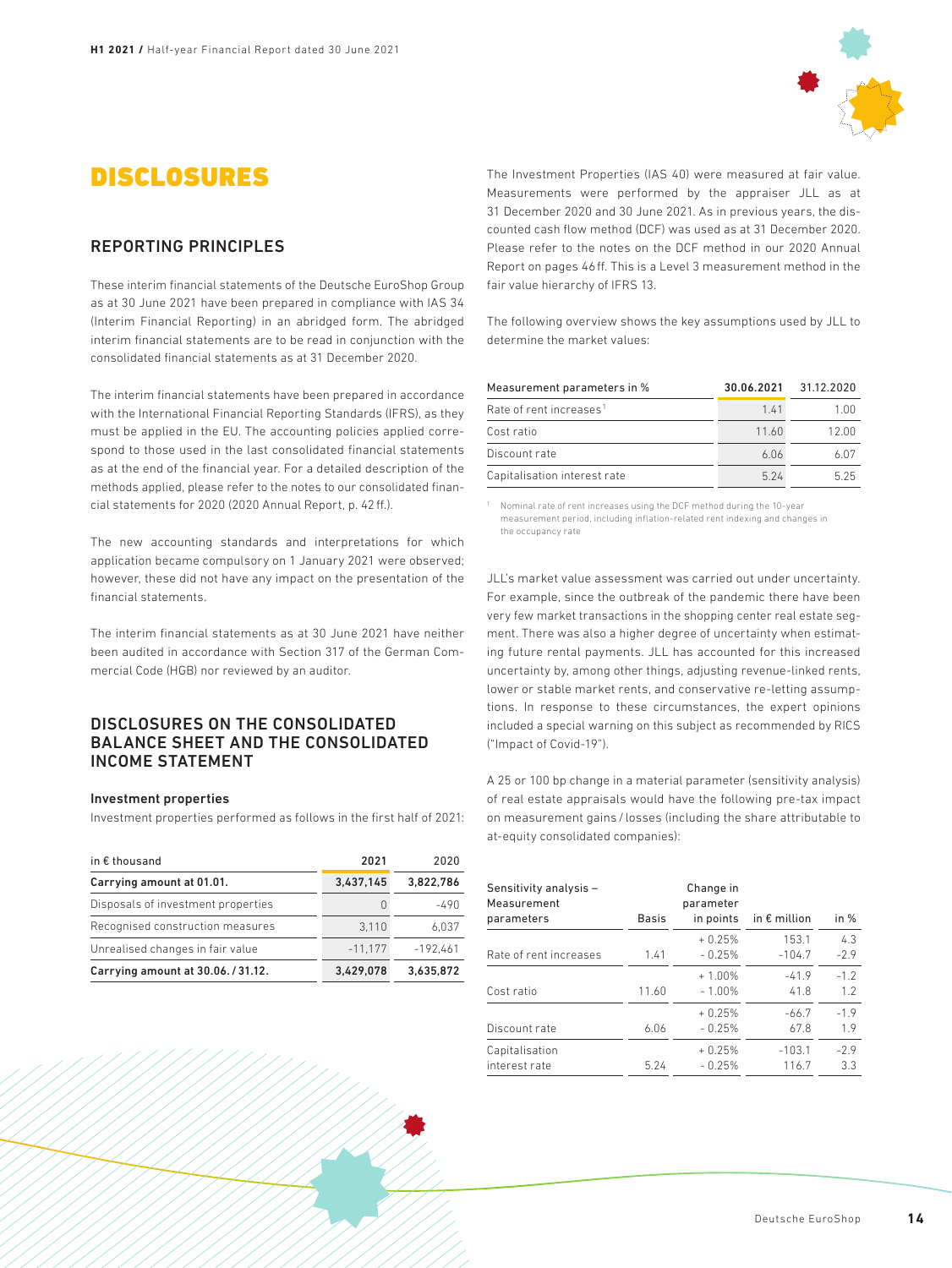The appraisal showed that for the first half of 2021, the real estate portfolio had a net initial yield before transaction costs of 5.76% compared with 5.73% in 2020, and a net initial yield after transaction costs of 5.43% compared with 5.41% in 2020.

Outstanding tenant incentives granted and still to be spread over the term of the leases amounting to €9.0 million were deducted from the appraisal value. These were reported under other assets and trade receivables.

#### Financial instruments

With the exception of derivative financial instruments and other financial investments measured at fair value, financial assets and liabilities were measured at amortised cost. Due to the predominantly short-term nature of trade receivables, other assets and other liabilities, and cash and cash equivalents, the carrying amounts on the reporting date did not deviate significantly from the fair values.

The fair values of financial liabilities measured at amortised cost were equal to the net present value of debt-related payments based on current yield curves (Level 2 under IFRS 13) and amounted to €1,547.0 million as at 30 June 2021 (31 December 2020: €1,566.2 million).

The derivative financial instruments measured at fair value were interest rate hedges. Here the fair value was equivalent to the cash value of future net payments expected to be received from hedging transactions (Level 2 in accordance with IFRS 13) based on current yield curves. Liabilities from interest rate hedges totalled €27.3 million as at 30 June 2021 (31 December 2020: €26.1 million).



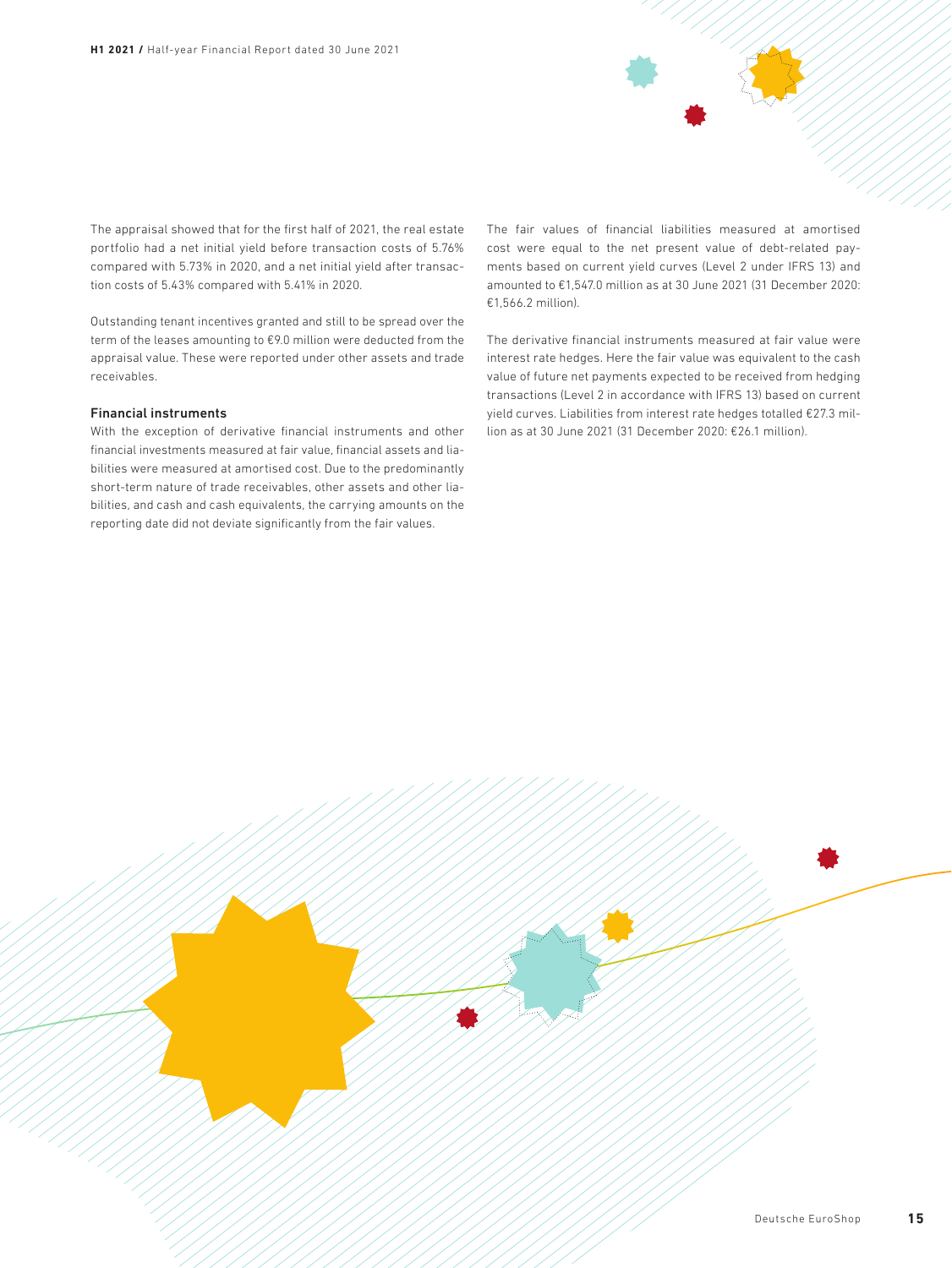## SEGMENT REPORTING

Segment reporting by Deutsche EuroShop AG is carried out on the basis of internal reports that are used by the Executive Board to manage the Group. Internal reports distinguish between shopping centers in Germany ("domestic") and other European countries ("abroad").

As the Group's main decision-making body, the Deutsche EuroShop AG Executive Board first and foremost assesses the performance of the segments based on revenue, EBIT and EBT excluding measurement gains / losses. The measurement principles for segment reporting correspond to those of the Group.

To assess the contribution of the segments to the individual performance indicators as well as to the Group's performance, the income, expenditure, assets and liabilities of the joint ventures are included in internal reporting in proportion to the Group's share in them. Similarly, for subsidiaries in which the Group is not the sole shareholder, income, expenditure, assets and liabilities are only consolidated in proportion to the corresponding Group share. This results in the following breakdown by segment:

## BREAKDOWN BY SEGMENT

| in $\epsilon$ thousand               | Domestic    | Abroad     | Total       | Reconciliation | <br>30.06.2021 |
|--------------------------------------|-------------|------------|-------------|----------------|----------------|
| Revenue                              | 92.598      | 19.871     | 112.469     | $-7.541$       | 104.928        |
| $(01.01, -30.06.2020)$               | (99.407)    | (19.567)   | (118.974)   | $(-6.700)$     | (112, 274)     |
| <b>EBIT</b>                          | 63.578      | 14.766     | 78.344      | $-7.822$       | 70.522         |
| $(01.01, -30.06.2020)$               | (70.908)    | (15, 549)  | (86, 457)   | $(-7,958)$     | (78, 499)      |
| EBT excl. measurement gains / losses | 46.705      | 11.349     | 58.054      | $-2.306$       | 55.748         |
| $(01.01, -30.06.2020)$               | (52.576)    | (12.087)   | (64.663)    | $(-2,640)$     | (62,053)       |
|                                      |             |            |             |                | 30.06.2021     |
| Segment assets                       | 3.082.324   | 720.212    | 3.802.536   | 446.000        | 4,248,536      |
| (31.12.2020)                         | (3.083.333) | (714, 838) | (3.798.171) | (439.210)      | (4, 237, 381)  |
| of which investment properties       | 2.895.171   | 677.388    | 3.572.559   | $-143.481$     | 3.429.078      |
| (31.12.2020)                         | (2,900,461) | (680,092)  | (3,580,553) | $(-143, 408)$  | (3,437,145)    |

The adjustment of the proportionate consolidation of the joint ventures and subsidiaries in which the Group does not own a 100% stake is carried out in the reconciliation column. Deferred tax liabilities are considered by the Executive Board of Deutsche EuroShop AG in a cross-segment manner and are therefore included in the reconciliation column of the segment liabilities. Accordingly, the goodwill from the acquisition of Olympia Brno was allocated to the reconciliation column of the segment assets. The reconciliation column also contains the companies that are not allocated to either of the two segments (Deutsche EuroShop AG, DES Management GmbH, DES Beteiligungs GmbH & Co. KG).

In view of the geographical segmentation, no further information pursuant to IFRS 8.33 is given.

### RELATED PARTIES FOR THE PURPOSES OF IAS 24

With regard to disclosures regarding related parties, please refer to the consolidated financial statements as at 31 December 2020 (2020 Annual Report, p. 62), which did not undergo any material changes up to 30 June 2021.

 $01.01 -$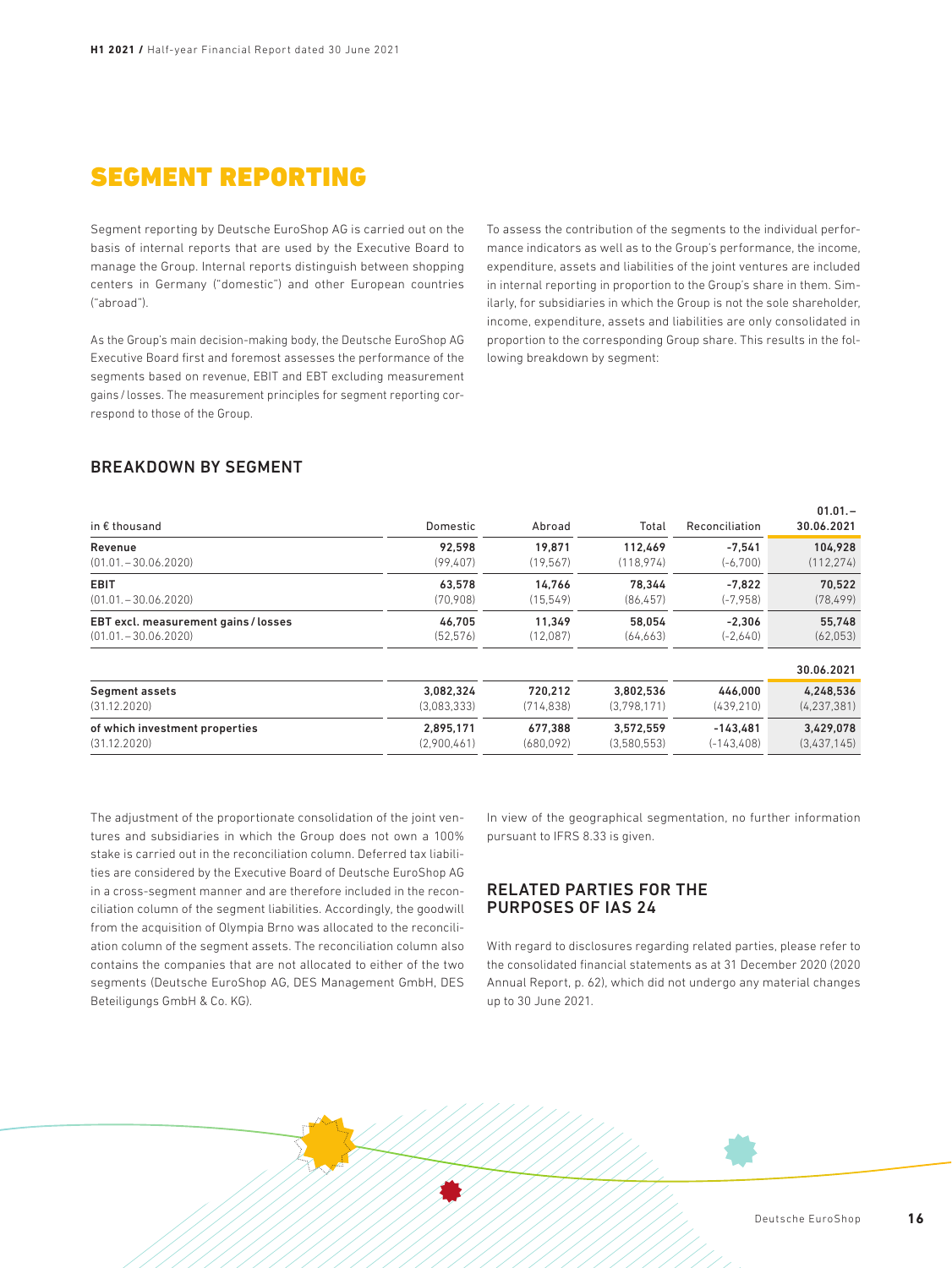### OTHER DISCLOSURES

#### Dividend

On 18 June 2021, distribution of a dividend of €0.04 per share that was paid out on 23 June 2021 was approved for financial year 2020.

#### Responsibility statement by the Executive Board

To the best of our knowledge, and in accordance with the applicable reporting principles for interim financial reporting, the interim consolidated financial statements give a true and fair view of the assets, liabilities, financial position and profit or loss of the Group, and the interim management report of the Group includes a fair review of

the performance of the business, including the operating results and the position of the Group, together with a description of the principal opportunities and risks associated with the expected performance of the Group for the remainder of the financial year.

Hamburg, 12 August 2021



Wilhelm Wellner **Olaf Borkers** 

### THE SHOPPING CENTER SHARE

After closing the year\* 2020 at €18.45, the Deutsche EuroShop share started the first weeks of 2021 with no clear trend, moving in a range of around €16 to €19. On both 18 and 19 February 2021, the share closed at €16.18, marking the low for the opening first half of the year. The DES share then performed erratically again, before entering a recovery phase from the beginning of June at prices around €20. The high for the period was reached on 8 June 2021 at €20.78. The closing price on 30 June 2021 was €20.00. Taking into account the dividend of €0.04 per share paid on 23 June 2021, this corresponds to a gain of +8.6%. The SDAX rose by 8.5% over the same period. Deutsche EuroShop's market capitalisation stood at €1.2 billion at the end of the reporting period.

\* Unless otherwise specified, all information and calculations are based on Xetra closing prices.

### DEUTSCHE EUROSHOP VS. SDAX UND EPRA COMPARISON, JANUARY TO AUGUST 2021

indexed, base of 100, in %



### KEY SHARE DATA

| Sector/industry group                                                 | Financial services / real estate                                         |
|-----------------------------------------------------------------------|--------------------------------------------------------------------------|
| Share capital as at 30.06.2021                                        | €61,783,594.00                                                           |
| Number of shares as at 30.06.2021<br>(no-par-value registered shares) | 61,783,594                                                               |
| Dividend for 2020                                                     | €0.04                                                                    |
| Share price on 30.12.2020                                             | €18.45                                                                   |
| Share price on 30.06.2021                                             | €20.00                                                                   |
| Low/high for the period under review                                  | €16.18/€20.78                                                            |
| Market capitalisation on 30.06.2021                                   | €1.2 billion                                                             |
| Prime Standard                                                        | Frankfurt and Xetra                                                      |
| OTC markets                                                           | Berlin, Düsseldorf,<br>Hamburg, Hanover,<br>Munich and Stuttgart         |
| Indices                                                               | SDAX, EPRA, GPR 250,<br>EPIX 30, MSCI Small Cap.<br>HASPAX, F.A.Z. Index |
| <b>ISIN</b>                                                           | DE 000748 020 4                                                          |
| Ticker symbol                                                         | DEQ. Reuters: DEQGn.DE                                                   |